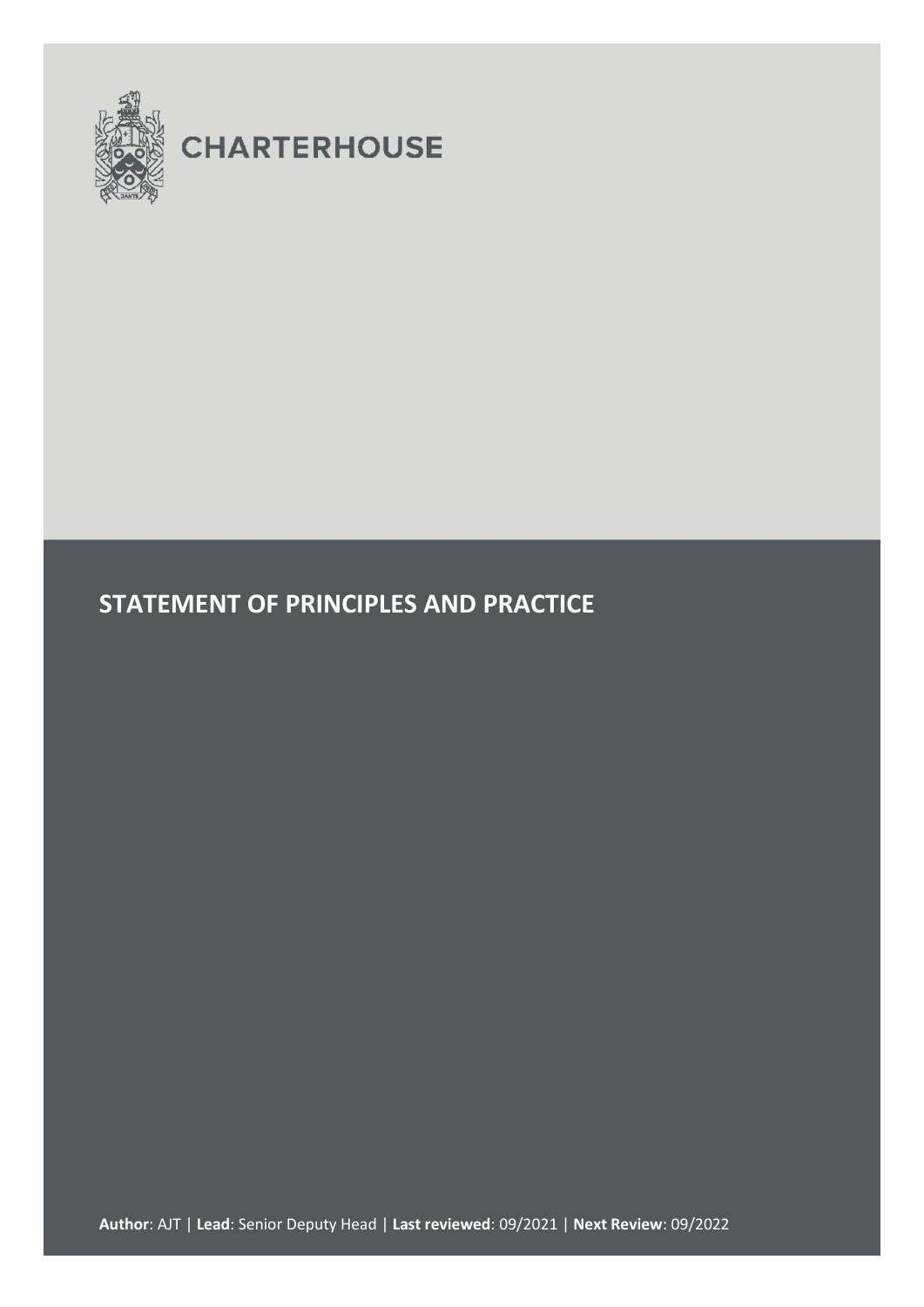#### **AIMS:**

At Charterhouse we aim to equip pupils to lead fulfilled and purposeful lives by providing an all-round education based on Christian values. Teaching and learning is at the heart of what we do, although this does not mean achieving only qualifications and passing examinations. A Charterhouse education should endure long after examination results are published.

We value all our pupils as individuals with unique talents and interests and seek to instil:

- Academic rigour, intellectual curiosity and the ability to learn independently
- The knowledge, skills and attitudes to succeed in a complex, fast-changing, multi-cultural society
- A sense of personal values based on compassion, integrity and sound judgement
- A commitment to the service of others and to society and a readiness to contribute to the common good
- Spiritual, moral, cultural and aesthetic awareness which contributes to a balanced and wellinformed approach to life

The School's values are:

- Kindness
- Perseverance
- Responsibility
- Moral Courage
- Open-Mindedness

#### **ADMISSION CRITERIA**

Registration consists of completing a form and paying a Registration Fee. In Year 6 applicants are asked to sit the Common Pre-Test and attend an interview and activities afternoon. A report is requested from the prospective pupil's current school. Following this process, successful applicants are offered places in the School and entry for boys at 13+ is guaranteed subject to acceptance through Common Entrance. For boys and girls at 16+, places are awarded on the basis of a selective examination and interview.

#### **SENIOR LEADERSHIP TEAM**

The Head has a Senior Leadership Team to assist him with the day-to-day running of the School. This is composed of the Head, Senior Deputy Head, Deputy Head (Academic), Deputy Head (Pastoral), Deputy Head (Pupils & Community), Assistant Head (Academic), Assistant Head (Pastoral), Assistant Head (Pupil Welfare), Senior Head of House, Director of Wellbeing, Director of Finance and Strategy and the Director of Admissions.

#### **ORGANISATION OF BOARDING**

The House forms the home away from home for all pupils. There are fifteen 13 -18 boarding Houses (eleven for boys and four for girls), each offering a unique sense of identity to pupils at all stages of the School. The four old Houses differ only in date and character from the eleven new ones. Each House enjoys a degree of autonomy and individuality. House spirit is encouraged by inter-House competitions in a wide variety of activities, both sporting and cultural.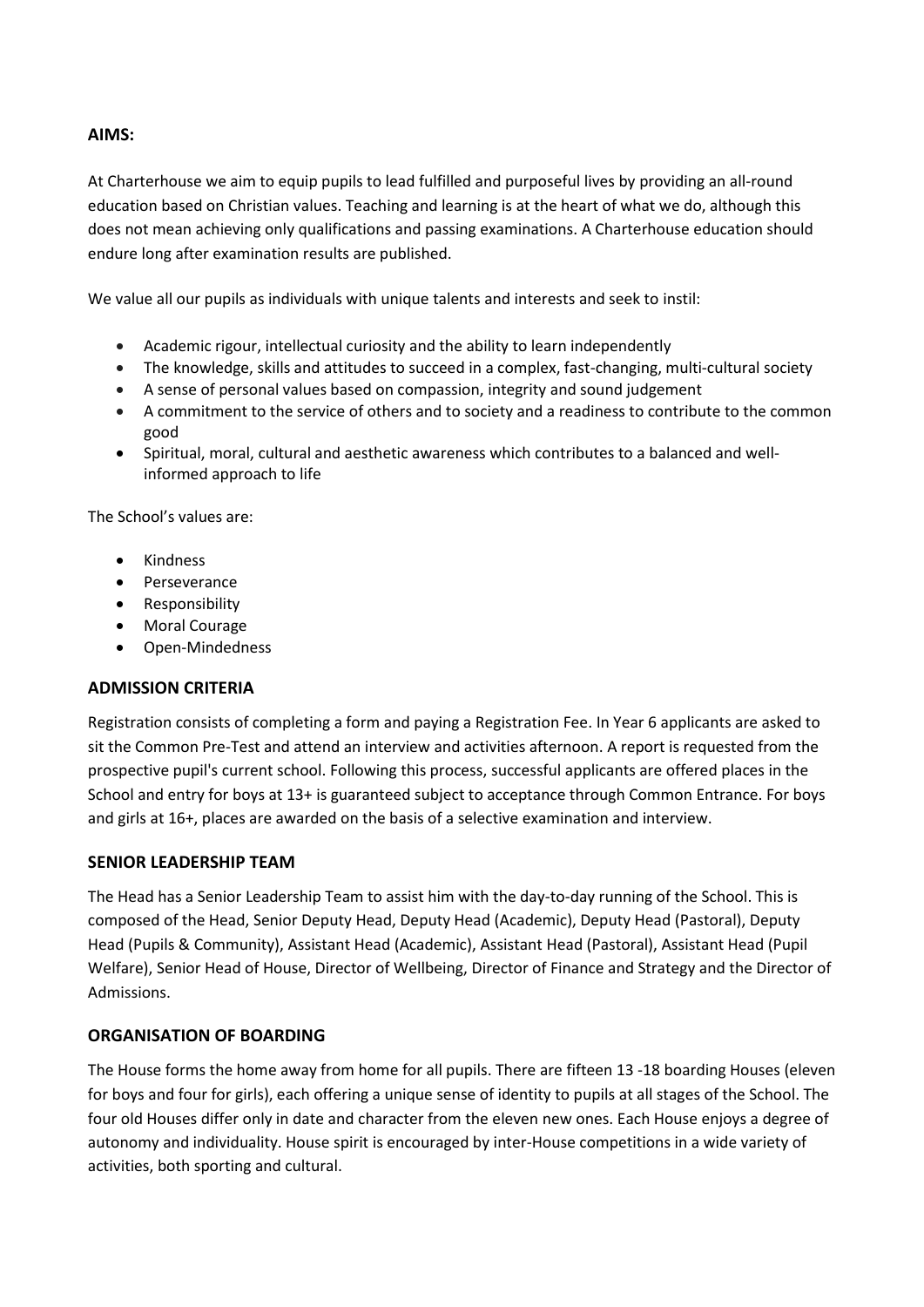# **HEADS OF HOUSE, DEPUTY HEADS OF HOUSE, PASTORAL ASSISTANTS AND TUTORS**

All Heads of House are fully residential and have the support of either a residential Pastoral Assistant or Tutor and a team of Tutors including a Deputy Head of House. Each Tutor also has a small number of pupils with whom he or she meets several times each week to provide the help and encouragement that enables every pupil to make the most of the opportunities that Charterhouse has to offer.

Heads of House, assisted by their House staff and a team of Tutors, share responsibility for discipline with the Senior Deputy Head, Assistant Head (Pastoral) and, ultimately, the Headmaster. Discipline, however, is more cooperative than adversarial in spirit.

A separate Boarding Principles and Practice document is published.

# **ADDITIONAL SUPPORT SERVICES FOR PUPILS**

In addition to a pupil's Head of House, Tutor and Pastoral Assistant, pupils are free to approach other adults who are involved in pupils' welfare. These include:

- the Chaplains;
- the School Medical Officers;
- the nursing staff in the Hunt Health Centre;
- the School Counsellors at the Wellbeing Centre;
- Heads of Year;
- Deputy Head (Pastoral);
- Deputy Head (Pupils & Community);
- Assistant Head (Pastoral);
- Assistant Head (Pupil Welfare);
- The Peer Support Scheme

# **SPIRITUAL AND MORAL DEVELOPMENT**

The spiritual life of the School centres on Chapel. Short services for different Houses are held at 8.30 am on week days. The main School service is held on Fridays at 3.30 pm, alternating between Specialists and Under School. Roman Catholic pupils may attend Mass on Sundays at a local church. Voluntary services of Holy Communion are held thrice weekly. A confirmation service is held annually and pupils are prepared for this by the Chaplains. There is also a Christian Union which meets one evening each week and is regularly attended by around 30 pupils. Special arrangements can be made at parents' request for pupils of other faiths.

The moral development of the pupils is fostered not only through Chapel, but also through the ethos and rules of the School. Heads of House, Tutors, Pastoral Assistants, the Chaplain and the ReachOut programme all play a significant role.

# **SOCIAL AND CULTURAL DEVELOPMENT**

Pupils' social and cultural development is fostered through a wide range of co-curricular activities including sport, music, drama and other evening and weekend activities. A pupil's social life centres on the House as well as around such places as the Oak Café, the Ben Travers Theatre, the RVW Music Centre and the Queen's Sports Centre. Pupils must attend a stated number of plays and concerts within the School each Quarter. There are also opportunities to attend cultural events outside the School.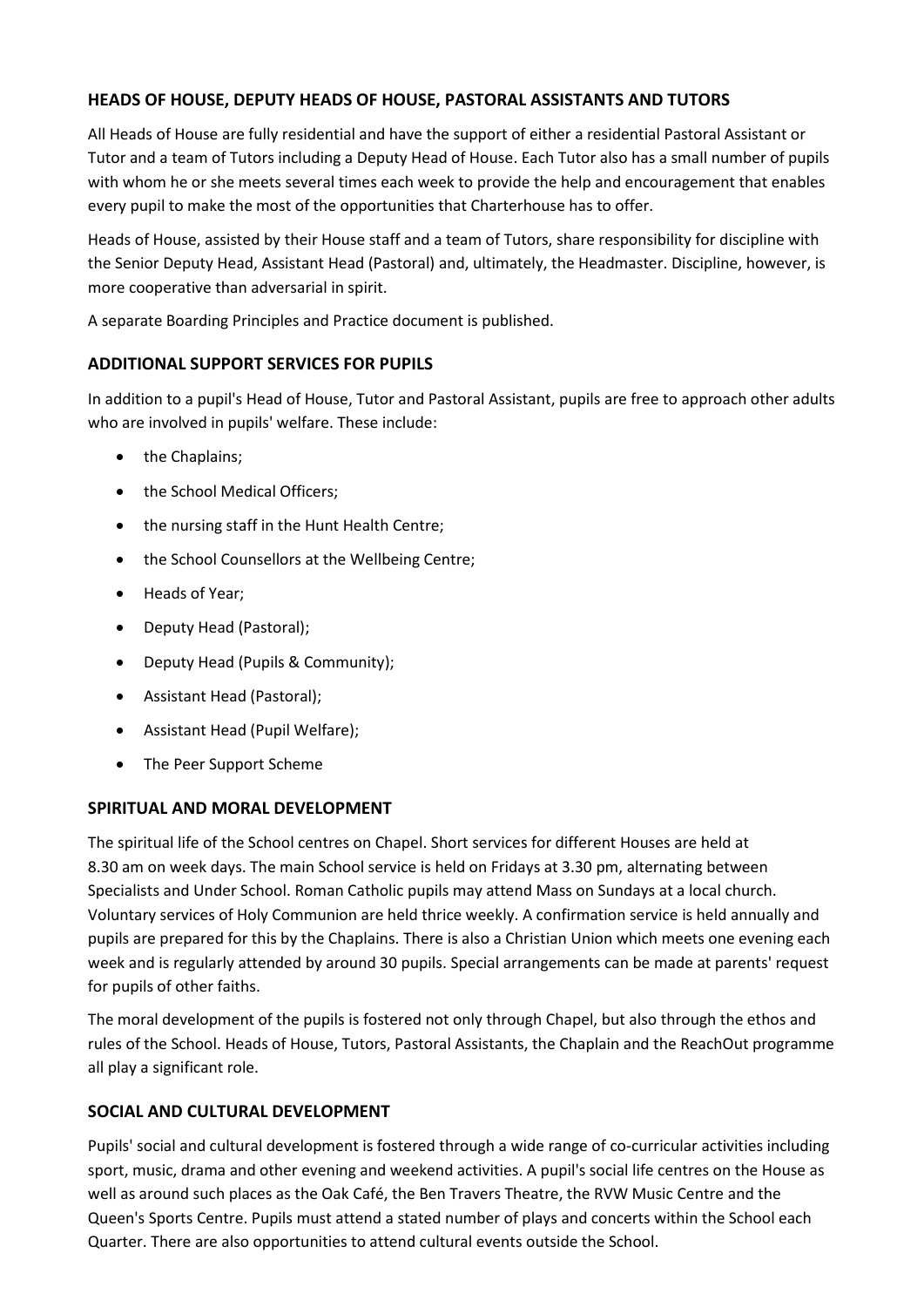# **RULES AND POLICIES FOR PUPILS**

The School Rules are published each Quarter in the Calendar. Any changes are indicated by bold type.

There are numerous policies, relating to various aspects of School life, which are displayed on notice boards in all Houses.

#### **SAFEGUARDING AND CHILD PROTECTION POLICY**

The School has a Safeguarding and Child Protection Policy and a team of Designated Safeguarding Leads. All staff are regularly trained in child protection issues.

#### **LINKS WITH PARENTS**

Links with parents are fostered through:

- regular Parents' Briefings for each year group;
- regular reports on each pupil's academic progress;
- newsletters to parents;
- $\bullet$  School Calendar available on the website;
- Parents' attendance at matches, plays and concerts all of which is actively encouraged;
- Parents' attendance at House events such as House concerts and Year Group social evenings;
- Leavers' Ball for all Year 13 parents at the end of Cricket Quarter.

#### **COMPLAINTS PROCEDURES**

If a pupil has a complaint it may be addressed to the Senior House Monitor, Heads of School, Tutor, Pastoral Assistant, Heads of House, School Medical Officer, Heads of Year, Deputy Head (Academic), Deputy Head (Pastoral) or Senior Deputy Head. If matters cannot be resolved by them, or if circumstances dictate a direct reference to him, the Head can be consulted, who is the senior staff member responsible for the complaints procedure.

Alternatively, the complaint can be referred to one of the School's Independent Listeners.

Mrs Mary Morris Tel: +44 (0)1483 543 520 (day time) Tel: +44 (0)127 647 5910 (evenings) Mob: +44 (0)794968 5683 morrislowe@tiscali.co.uk

Mr Julian Roberts Tel: +44 (0)1483 563 359 jvfroberts@hotmail.co.uk

Parents or pupils may also contact:

- OFSTED on 0300 123 1231; or email: [enquiries@ofsted.gov.uk](mailto:enquiries@ofsted.gov.uk)
- the Local Authority Designated Officer on 0300 123 1650
- the Children's Commissioner for England on 0800 528 0731 email: info.request@childrenscommissioner.gov.uk website: www.childrenscommissioner.gov.uk
- ChildLine: 0800 1111 website (on-line confidential chat to a counsellor): www.childline.org.uk/Talk/Chat/Pages/OnlineChat.aspx
- Independent Schools Inspectorate on 020 7600 0100 or email: [enquiries@ofsted.gov.uk](mailto:enquiries@ofsted.gov.uk)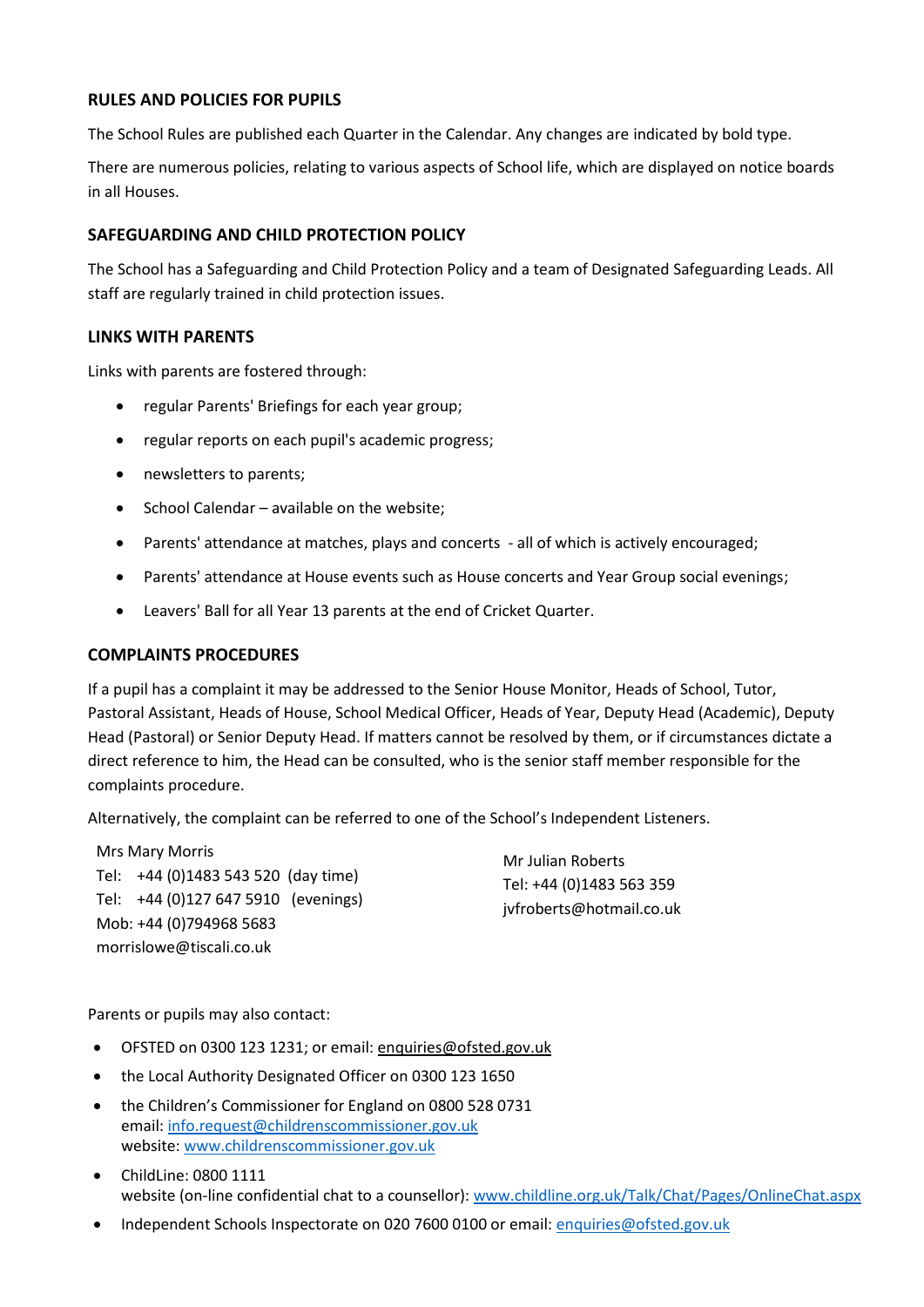Surrey County Council Childrens' Services on 0300 470 9100

**In the case of Safeguarding or Child Protection issues, Mr Richardson (07833 435 904), Miss Hughes-D'Aeth (07827 956 697), Ms Davies (07824 498 804) or Mrs Wilson (07947 437855 should be consulted. Contact details are in the Safeguarding & Child Protection Policy.**

# **PARENT COMPLAINTS (REVIEW PROCEDURE)**

This procedure is for use by parents of pupils of the School in circumstances in which they have a legitimate complaint or concern regarding their own or their child's treatment and which does not fall within the scope of other procedures.

The School will make written records of all complaints, the date on which they were received, any meetings or interviews held in relation to the complaints, and whether they were resolved at the formal stages or proceeded to a review hearing.

# **EQUAL OPPORTUNITIES POLICY**

Within the School, there is no inappropriate discrimination on grounds of gender, disability, race, religion, cultural background, linguistic background, sexual orientation or academic or sporting ability. These factors are taken into account in the care of boarders, so that care is sensitive to different needs.

School documents (for example, the School's policies on Promoting Good Behaviour and on Bullying) demonstrate a commitment to equal opportunities and avoidance of inappropriate discrimination of all forms.

No identifiable minority groups within the School population are excluded or suffer from discrimination. Minority groups amongst boarders are supported appropriately and helped to integrate.

The School supports those boarders with individually agreed welfare plans who for any reason do not 'fit in' to the School, House or pupil body.

Appropriate provision or exemption is made, where feasible and desired, for boarders with special dietary, dress or religious observance requirements or needs because of religious or cultural background.

Culturally sensitive and appropriate support is provided for boarders for whom English is not their first language, in boarding as well as through the curriculum.

# **DISABILITY POLICY**

The School has a Disability Policy. In accordance with the provisions of the Equality Act 2010, Charterhouse will seek to treat those with disabilities as favourably as those without disabilities. It will make reasonable adjustments, wherever practical, including, for example, the relocation of certain classes and activities to ground floor accessible rooms to avoid putting those with disability at a disadvantage.

# **SOCIAL RESPONSIBILITY**

Charterhouse began as a school for poor scholars - their education wholly funded by Thomas Sutton's bequest - and by giving the School his motto, *Deo Dante Dedi* (roughly translated as 'God having given, I gave'), there is no question that he expected those who benefitted from his generosity and his far-sighted philanthropy to give back to society in their turn. Carthusians understand clearly that the privilege of a Charterhouse education brings with it a responsibility to give back, to help those less fortunate than themselves, and to give a hand to the next generation.